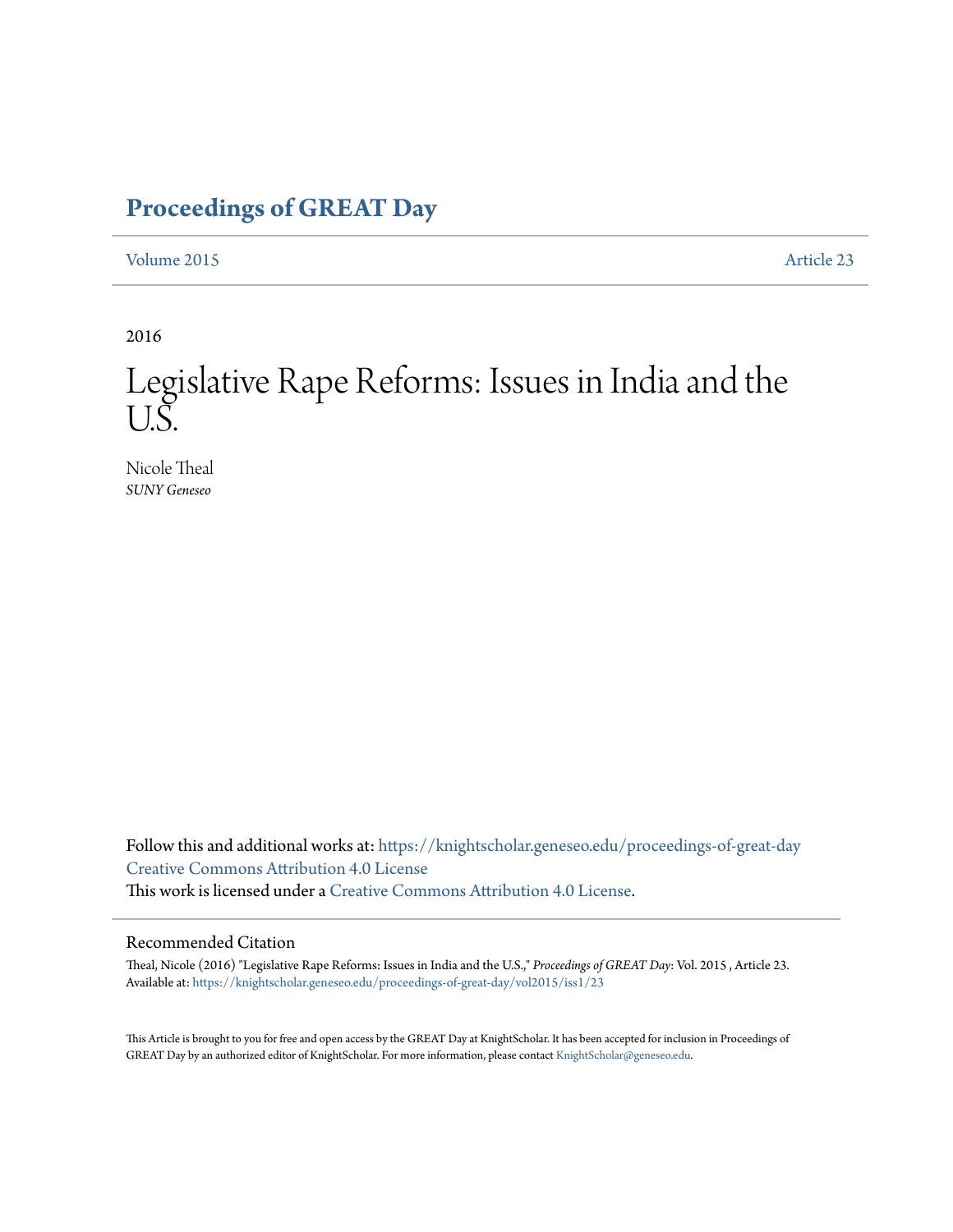# Legislative Rape Reforms: Issues in India and the U.S.

## Nicole Theal

On December 12, 2012, an Indian physiotherapy student was the victim of a vicious gang rape. While the student succumbed to her injuries, the incident was successful in promptotherapy student was the victim of a vicious gang rape. While the student succumbed to her injuries, the incident was successful in prompting unprecedented dialogue about sexual violence against women. This dialogue primarily condemned India, a country which is deemed the rape capital of the world (Bhowmick, 2013). However, according to official statistics, the number of rapes in the United States is 13 times higher than the number of reported rapes in India (Bialik, 2013). This is especially shocking considering the huge difference in population size between the two countries. The U.S. falls behind India's estimated population of 1.23 billion and reaches an estimated sum of 318 million inhabitants (Central Intelligence Agency [CIA], 2015a; CIA, 2015b). Upon recognizing the need for change, both governments enacted legislative reforms to lessen the increasing rate of sexual violence. Nonetheless, these legislative reforms have been unsuccessful in their prevention of rape due to the weak and patriarchal institutions charged with enforcing them.

As a group, women face major obstacles in their attempts at gaining social equality. Globally, only 22% of all parliamentary positions are held by women (Inter-Parliamentary Union [IPU], 2015). On average, women receive less pay than their male counterparts for equal work (Department of Economic and Social Affairs, 2010). In addition, one in three women have experienced some form of sexual violence within their lifetime (London School of Hygiene and Tropical Medicine, 2013). This violence is particularly abhorrent, considering the severe and damaging physical, emotional, social, and economic impacts. Physical consequences experienced by the victims generally include pain, bruising, bleeding, and broken limbs. Common and troublesome mental health symptoms after an assault include depression, PTSD, alcohol or drug dependence, and anxiety. In addition, many

 $\left($ cc  $\right)$  BY

estimates indicate that sexual assault victims are four times more likely to consider suicide (Koss, 1993).

Socially, rape victims are often ostracized by their communities and families due to the shame and stigma associated with extramarital intercourse (McGlynn & Munro, 2010). Victims are sometimes viewed as tainted and dishonored, and in India, this renders many unable to marry. After an assault, victims also incur high financial costs due to medical treatments and lost paid hours. In fact, a study conducted by the Center for Disease Control in 2003 reported that the average treatments for victims cost about \$2,084 (The White House Council on Women and Girls & the Office of the Vice President, 2014). On a macroeconomic scale, figures estimate that every rape costs the U.S. economy around \$87,000. This figure considers the costs of medical expenses, the victim's lost productivity, the cost of law enforcement and an intangible decrease in the victim's quality of life (The White House Council on Women and Girls & the Office of the Vice President, 2014).

Due to the grave consequences of sexual attacks and the high rates of violent sexual occurrences in societies around the world, women live in near constant fear of such attacks. Consequently, Catharine MacKinnon described rape as "'an act of dominance over women that works systematically to maintain a gender-stratified society in which women occupy a disadvantaged status as the appropriate victims and targets of sexual aggression'" (as cited in Annavarapu, 2013, p. 253). Motivations for rape are primarily rooted in power dynamics, as opposed to sexual urges. Jessica Valenti (2014), a prominent feminist writer, introduced the concept of a "rape schedule" (pp. 66-67), describing the changes women undertake in order to reduce their risk of rape. According to Valenti (2014), these changes are often small and unconscious, consistent of actions such as avoiding certain streets at night, or walking home with keys

This work is licensed under the Creative Commons Attribution 4.0 International License.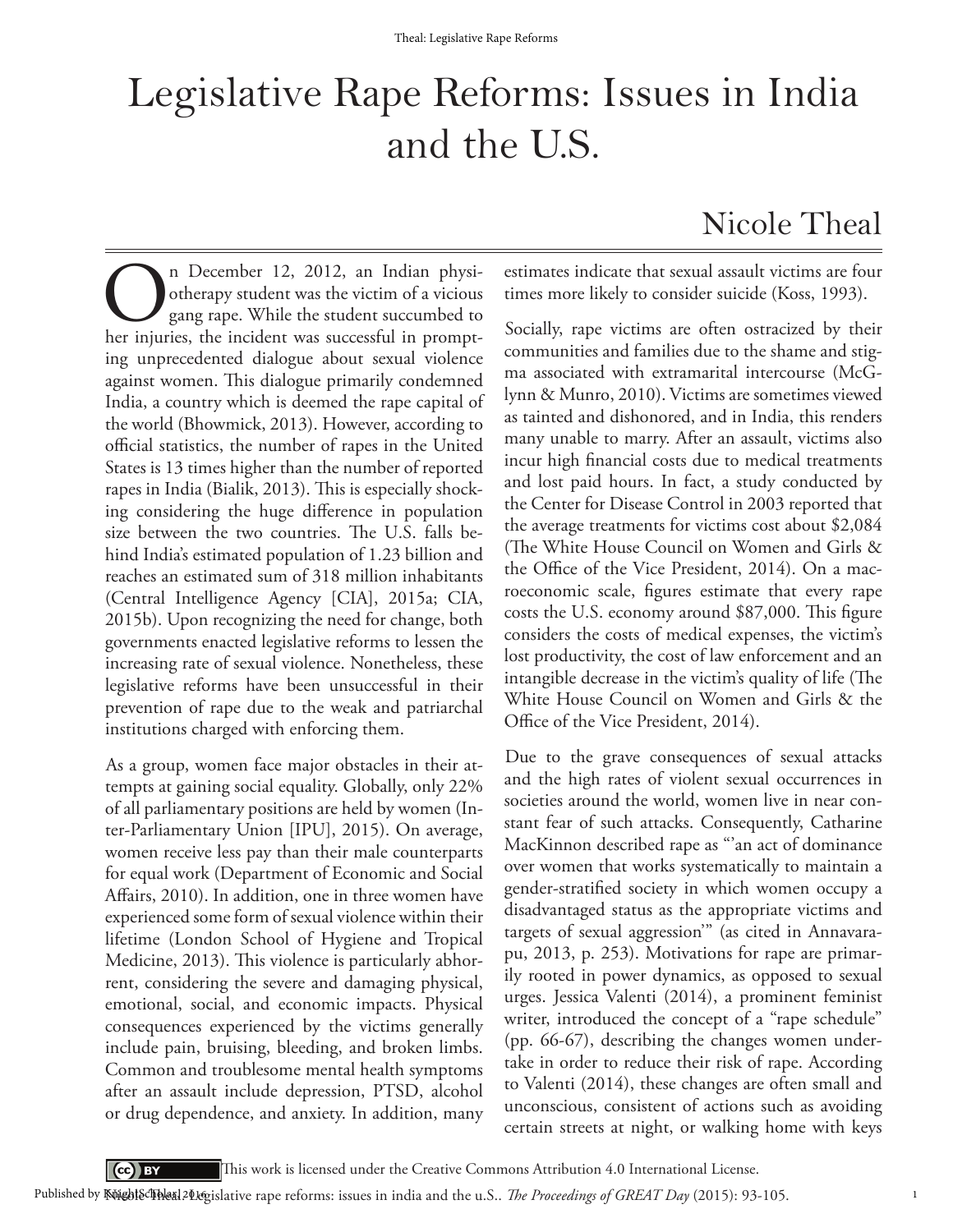between knuckles. However, these small changes represent significant insecurity, whereby women can never truly feel safe from harm (Valenti, 2014).

Specific causes of rape vary across societies. Firstly, gender norms and roles largely impact rape and sexual assault rates. Rape and sexual assault occur more frequently in societies where gender roles and behaviors are clearly delineated and limited (Shaw & Lee, 2008). Additionally, sexual violence against women occurs more frequently in societies where masculinity is valued over femininity, which is true concerning most societies. When this leverage of masculinity occurs, young boys are often taught to suppress their emotions and to conflate their sexual potency with power. Comparatively, young girls are taught to be weak and dependent on the men in their lives (Shaw & Lee, 2008).

Boys are traditionally introduced to their male privilege at an early age. Consequently, many men start to internalize an entitled mentality, leading to what scholars often refer to as the rape spectrum. This describes the range of behaviors men often engage in due to their unchecked belief of superiority over women, which in extreme cases can lead to rape (Shaw & Lee, 2008). Furthermore, this privileged attitude can lead to a cultural backlash against women's freedoms and rights. This backlash is often associated with violence; when men feel vulnerable, they use violence to forcibly regain their power. Lastly, the eroticization and eventual normalization of sexual violence is another key factor leading to high rates of rape and sexual assault (Shaw & Lee, 2008). This process can occur through advertisements, films, and popular songs. However, the main culprit in eroticizing sexual violence is the pornography industry (Shaw & Lee, 2008).

Many of these conditions exist in both India and the U.S., where, despite common perceptions, women have yet to achieve full gender equality. Women in the U.S. experience discrimination in numerous aspects of society. Research conducted by the National Science Foundation (2013) on this subject demonstrates that women are less likely to pursue a degree or career in the STEM fields; over 12.52 million men currently work as scientists and engineers, compared to 10.69 million women. Relatively, women do not earn the same amount of money as men in the work-

force. One of the reasons behind this inequality is that women disproportionately work lower-paying jobs and careers. Thus, women are more likely than men to live in poverty.

Narrowly defined gender roles within the U.S. elucidate the persistent problem of sexual violence against women. Mainstream pop culture projects an acceptable range of gender specific traits and behaviors unto men and women. Men are praised for their strength, power, and independence and condemned for signs of weakness. Women, on the other hand, are encouraged to be weak, beautiful, and sexually submissive to male advances (Shaw & Lee, 2008). These stereotypes are prevalent in current songs, advertisements and, most importantly, films. Many studies have attempted to quantify the specific ways that male representation differs from female representation in films. Recent studies by the Geena Davis Institute on gender in the media conclude that women in films are underrepresented in the workforce, are more likely to be thin, beautiful, and sexualized, and are less likely to have specific career ambitions compared to their male counterparts (Smith & Cook 2008).

Correlatively, the U.S. experienced much cultural backlash as a result of the increasing equality and freedoms of women during the second half of the twentieth century. Due to the large number of men overseas serving in the army during World War II there was an increased need for women in the labor force. As a result, Deckard's research shows that by the end of the 1960s, more than 50% of American women worked outside the home (as cited in Odem & Clay-Warner, 1998, p. 40). When the men returned from war, many of them viewed this change as "an attack on traditional roles and a defiance of chivalry" (Odem & Clay-Warner, 1998, p. 40). Returning soldiers perceived their power structure as threatened and this caused some men to rely on physical attacks as a way of regaining superiority. In addition, social stigma was used to illegitimatize women's gained positions in the public sphere. As a result, women who exhibited newfound assertiveness and confidence in the public sphere were labelled as "loose women," who were responsible for their rapes (Odem & Clay-Warner, 1998, p. 40).

A study conducted by Cooper, Scherer, Boies, and Gordon found that over 90% of participants had ac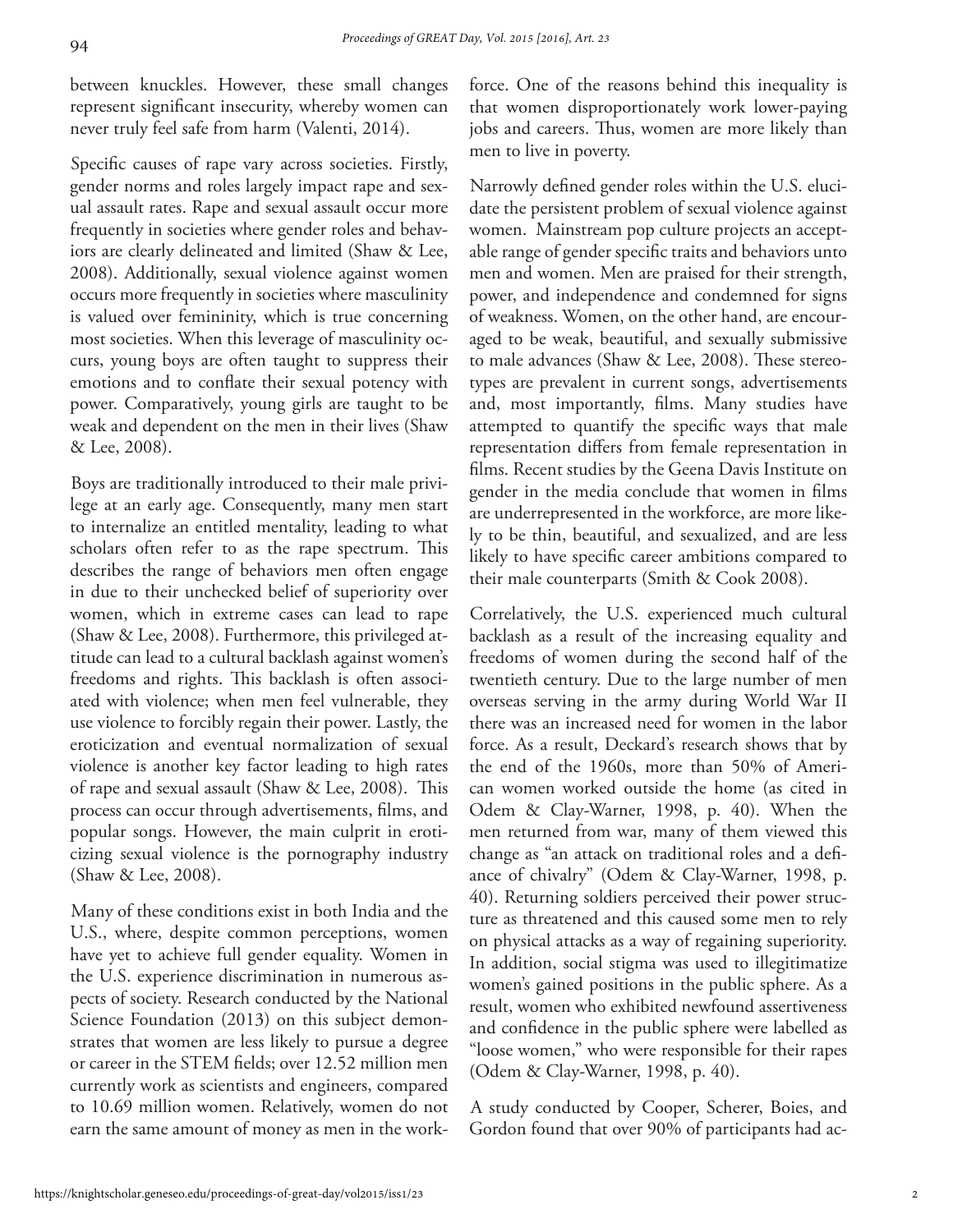cessed some form of sexually-explicit content online (as cited in Popovic, 2011, p. 450). This is an especially alarming statistic, due to recent figures estimating that over 88% of popular pornographic scenes include violent or aggressive acts (Bridges, Wosnitzer, Scharrer, Sun, & Liberman, 2010). Consequently, young boys who view this pornography begin to internalize and accept violent intercourse as normal. Many studies support this notion; their evidence reports that teenagers are frequently viewing porn as a way to gain insight on real-life sexual relations (Popo-

vic, 2011).

Women in India have experienced a similar history of discrimination compared to the US. During the World Economic Forum in 2011, India was ranked 114 out of 134 countries in terms of gender equality (Kolaskar & Dash, 2012). This ranking reflected numerous forms of discrimination, including domestic violence, low political representation, and limited educational opportunities. According to the International Center for Research on Women, 52% of Indian women have experienced some form of sexual violence during their lifetime (Gaynair, 2011). In terms of political representation, women hold only 11% of the available political positions (IPU, 2015). Additionally, young girls are less likely to receive an education compared to their male counterparts, causing a significant gap between male and female literacy (Lama, 2014).

Female discriminations in India begins even before birth through female feticide. This is due to male children being valued for their potential monetary and social worth. Additionally, due to the deeply entrenched dowry tradition, females are viewed as future monetary burdens (Sharma, Pardasani, & Nandram, 2014). The heavy and often insurmountable burden of dowry could be understood through the recent incident that took place in December, 2014, when a woman was found drowned along with her two young girls. Authorities released a statement indicating that the woman drowned the two girls and then committed suicide, due to her husband's persistent and violent demands for more dowry payments ("Fed Up With Additional Dowry Demands," 2014). Consequently, the population of India is skewed, with 940 female babies born for every 1,000 males (Sharma et al., 2014).

Discrimination also manifests itself in specific gender roles in Indian culture. Recent studies have shown that women in India are still relegated to the private sphere, where they are dependent on the males in their lives, responsible for cooking, cleaning and child rearing (Gaynair, 2011). In a recent study organized by the International Center for Research on Women, only around 16% of the Indian men surveyed responded that they participated in domestic chores (Gaynair, 2011). As a result of this low percentage, Indian boys are taught by example that women are subservient, dependent, and should remain at home. Additionally, many Indian women have come to accept subservience, viewing it as a normal and acceptable position in society. A recent UNICEF (2014) report stated that over 50% of the young Indian girls surveyed believed that wife beating was justified in certain circumstances such as leaving the house without male permission, refusing sex, or burning food.

However, due to progressive economic reforms in the 1990s, opportunities for women outside the home have drastically increased in India. Since these economic reforms have been taking place, large numbers of women are gaining education and entering the workforce. A recent study by the International Monetary Fund estimated that the 2012 female labor force participation in India was around 33% (Das, Jain-Chandra, Kochhar, & Kumar, 2015, p. 4). This amounts to a significant increase in women's participation in the public sphere. However, this increase has not been received positively by all of India. Similar to the history of the U.S., women in India's public sphere are deemed by many as morally loose and dishonorable (Odem & Clay-Warner, 1998). In the recent Delhi gang rape, one of the rapists blamed the victim for the attack; he claimed she was responsible because she was in public with a male and without familial supervision (Roberts, 2015).

Public facilities and transportation systems in India also reflect male bias in their limited provision of safe and accessible public amenities for women. In New Delhi, a recent study indicates that there are approximately 1,534 public toilets for men, compared to 132 toilets provided for women (Yardley, 2012). Many of these restrooms close at night, often around 9PM, and there is speculation that this might be a way of implicitly indicating that women should not be outside the home after this hour. This imple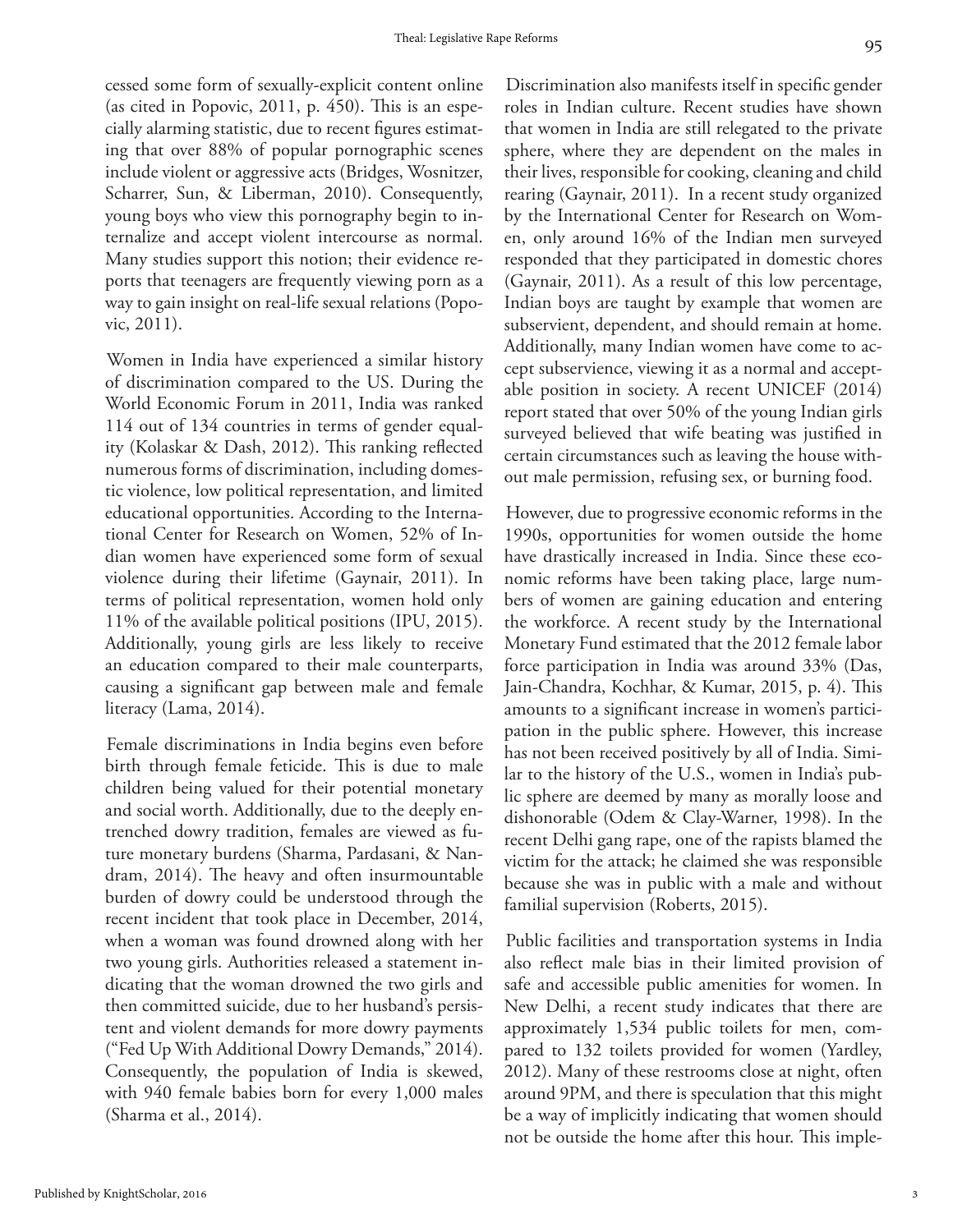mented curfew is nearly impossible to keep for many young women employed in the telecommunications sector (Padmaja, 2008). Due to U.S. outsourcing, many telecommunications jobs operate on the U.S. time schedule, translating to late hours in India. On a positive note, Mumbai's public transport system provides an example of a small, successful initiative that has increased women's sense of security and confidence. The transportation company designed specific train carts reserved solely for women after recognizing the increasing number of women traveling within Mumbai (Phadke, Ranade, & Khan, 2013). As a result, women feel affirmed in their freedom to travel safely and independently around the city.

One of the main contributing factors to the high rates of sexual violence against women is the caste system. The long-entrenched caste system is a hierarchal structure that delineates individuals' social functions based on heredity. The higher castes are associated with religion, purity and honor. Upper-caste women are traditionally forced to remain pure in order to prevent inter-caste relations that would undermine the power structure. However, lower-caste women, especially Dalit girls, are viewed as having no social need for purity. This rationale is used to justify the rape and forced prostitution of Dalit girls in order to preserve the honor of their higher caste counterparts (Kristof & WuDunn, 2009).

In sum, women in both India and the U.S. are at high risk of experiencing sexual violence. In order to protect their citizens from this gendered violence, the U.S and Indian governments have incorporated detailed provisions for rape victims and punishments for perpetrators into legislation and regulations. However, the two government systems use significantly different language concerning sexual violence against women. According to the Indian Penal Code, "rape" is defined as a man engaged in intercourse with a woman either against her will, without her consent, with coerced or false consent, with a woman who is unable to understand and give consent, or with a girl under the age of 15 (S. 375, The Indian Penal Code, 1860). In comparison, the United States federal code uses the term "sexual abuse," defined as: any sexual act that is either forced, committed against one who is physically or mentally unable to give consent, or against someone's expressed desire (109A U.S.C. § 2241, 2013). However, in the U.S., the majority of rape cases are under their respective state's jurisdiction; among the 50 states, the terms and provisions vary in terms of rape and sexual assault, but share common principles.

According to official statistics, India experiences a relatively low number of rape cases, with only two victims per 100,000 people (Bialik, 2013). This low number mirrors formal legal recognition of women's rights and equality. Since independence from Britain, India has promulgated a variety of statutes empowering and protecting women. These range from equal protection under the law in Article 14 of the Constitution of India, to positive discrimination in favor of women guaranteed in Article 15 (Yee, 2013).

However, these formal laws do not match the current lives of many Indian women, and this low rape statistic is considered largely inaccurate due to India's patriarchal society, which punishes women for reporting their rape. Underreporting occurs in every society because of the private and often humiliating nature of sexual violence (McGlynn & Munro, 2010). However, many consider underreporting to be more prevalent in India due to its highly entrenched patriarchal culture and institutions. As previously mentioned, women run the risk of being ostracized from their community if they report an assault. Additionally, many women are coerced or encouraged to marry their rapists in order to salvage their honor. Police officers are the main proponents of this practice, who assume their primary role in rape cases is to serve the interests of the victim's families (Human Rights Watch, 2009).

Before the 1970s and 1980s, the women's movement focused on increasing jobs and education for high and middle-caste women. The movement gained a broader base of support after the publication of *Towards Equality* in May, 1975 (Guha et al.). The 480-page document was the product of the UN's Committee on the Status of Women in India (Calman, 1989). It included shocking statistics demonstrating the numerous ways in which women were discriminated against in India. The topics ranged from skewed sex ratios to the limited opportunities for girl's education (Calman, 1989). Consequently, the women's movement, composed of women from different socioeconomic statuses, religions, and geographic areas, shifted its focus to reforming India's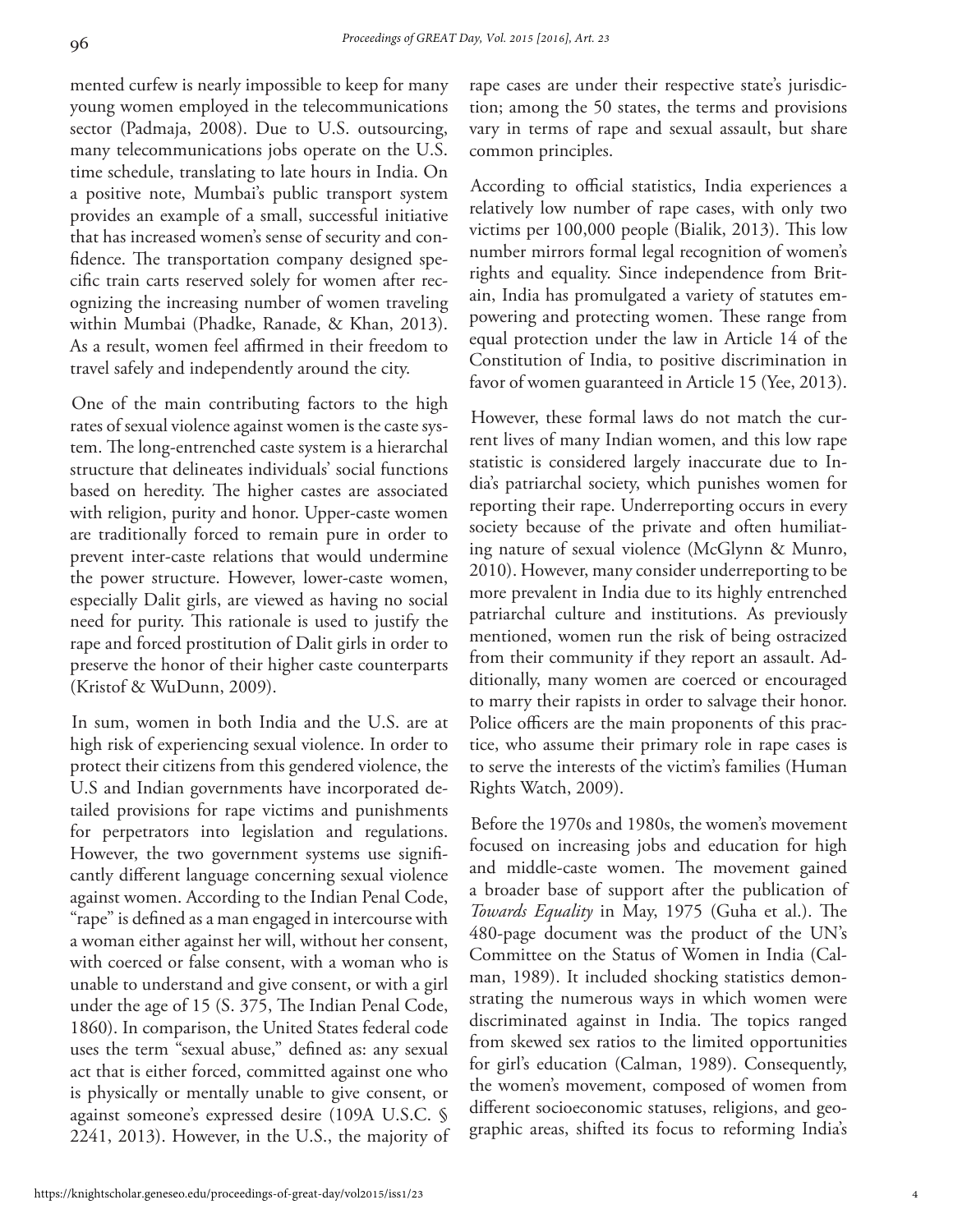outdated rape laws (Katzenstein, 1989). The rape reform movement of the 1970s and 1980s was triggered by the Mathura rape case in 1972. Mathura, an illiterate, poor, 16-year-old girl, was brutally raped by two on-duty police officers while in their custody. Mathura s had been placed in police custody by her brother after a failed attempt to elope with her boyfriend (Yee, 2013). During the resulting case, *Tukaram v. State of Maharashtra* (1979), the court found the officers innocent after considering the absence of physical evidence. Mathura's characterization as a loose, morally-repugnant girl also influenced the court's decision, which claimed that her honor had been tarnished by her illicit affair with her boyfriend (Yee, 2013). While the decision was overturned by the high court, the Supreme Court later reinstated the first court's decision, claiming that Mathura consented to the intercourse (Katzenstein, 1989, p .62). In response, four female law professors at Delhi University penned an open letter to the chief justice to criticize the ruling.

The increasing pressure from the women's movement influenced Indian government to make multiple amendments to the Indian Penal Code during the 1980s. After the reforms, the minimum mandatory punishment was increased to seven years for rape and ten years for aggravated rape, including gang rapes, custodial rapes, statutory rape, and the rape of pregnant women (Yee, 2013). Other small victories included the successful establishment of counseling centers, short-term shelters, and crime cells specifically dedicated to violence against women (Kolaskar & Dash, 2012).

Unfortunately, this seemingly successful campaign did not curb rape incidents. Since these reforms, the number of reported rapes has increased from 3,000 in the early 1970s to more than 20,000 in 2010 (Wright, 2013). According to the National Crime Records Bureau (NCRB), this statistic has continued to climb; there were more than 33,707 reported rapes in 2013 alone (Dasgupta, 2014). While this figure suggests an increased awareness which has enabled the acknowledgement of rape as well as a growth in population size, some studies suggest that the actual number of rapes might be 50 to 200 times higher (Bialik, 2013).

However, a robust and universal anti-rape campaign did not resurface in India until the brutal Delhi gang rape in 2012. On December 16, 2012, Jyoti Singh Pandey, a 23-year-old physiotherapy student, was the victim of a devastating gang rape in New Delhi, India. The victim, often referred to as "India's Daughter," was out with her male friend during the night of the attack. After watching the movie "Life of Pi," the pair boarded a private bus where they were deceived and subsequently assaulted by six men. After the male friend was physically restrained, the men took turns brutally raping Jyoti (Sharma et al., 2014). Due to the crime's incredibly violent nature, in which a metal rod was used for penetration, Jyoti was transferred to Mount Elizabeth Hospital, a top medical facility in Singapore. Thirteen days after the assault, Jyoti succumbed to her extensive, irreparable physical injuries and died ("Delhi Gang-Rape Victim Dies," 2012).

The next day, the Jawaharlal Nehru University Student's Union organized the first student protest, utilizing social media to spread awareness. Eventually, thousands of protesters occupied the streets, demanding "freedom without fear" (Drache & Velagic, 2014, p. 23). Their demands revolved around better protection and equal treatment for women, and called for institutional changes within the police, the judiciary system, and the criminal laws. In addition to the public demonstrations, the Delhi rape also gained intense media attention and scrutiny. Within two months, over 1,515 articles about the assault were published in U.S. newspapers (Drache & Velagic, 2014, p. 15).

The severe nature of the crime coupled with the intense scrutiny of the public and media caused the trial to be expedited. Consequently, within a year of the crime, four out of the six perpetrators were sentenced to death. The other two perpetrators were not tried at the same trial, one being underage (tried within the juvenile system), while the other committed suicide within his jail cell. On September 13, 2013, the four perpetrators were found guilty of attempt to murder, destruction of evidence, kidnapping or abducting, gang rape, unnatural offences, hurting in committing robbery, and common intention under the amended Indian Penal Code (Sharma et al., 2014).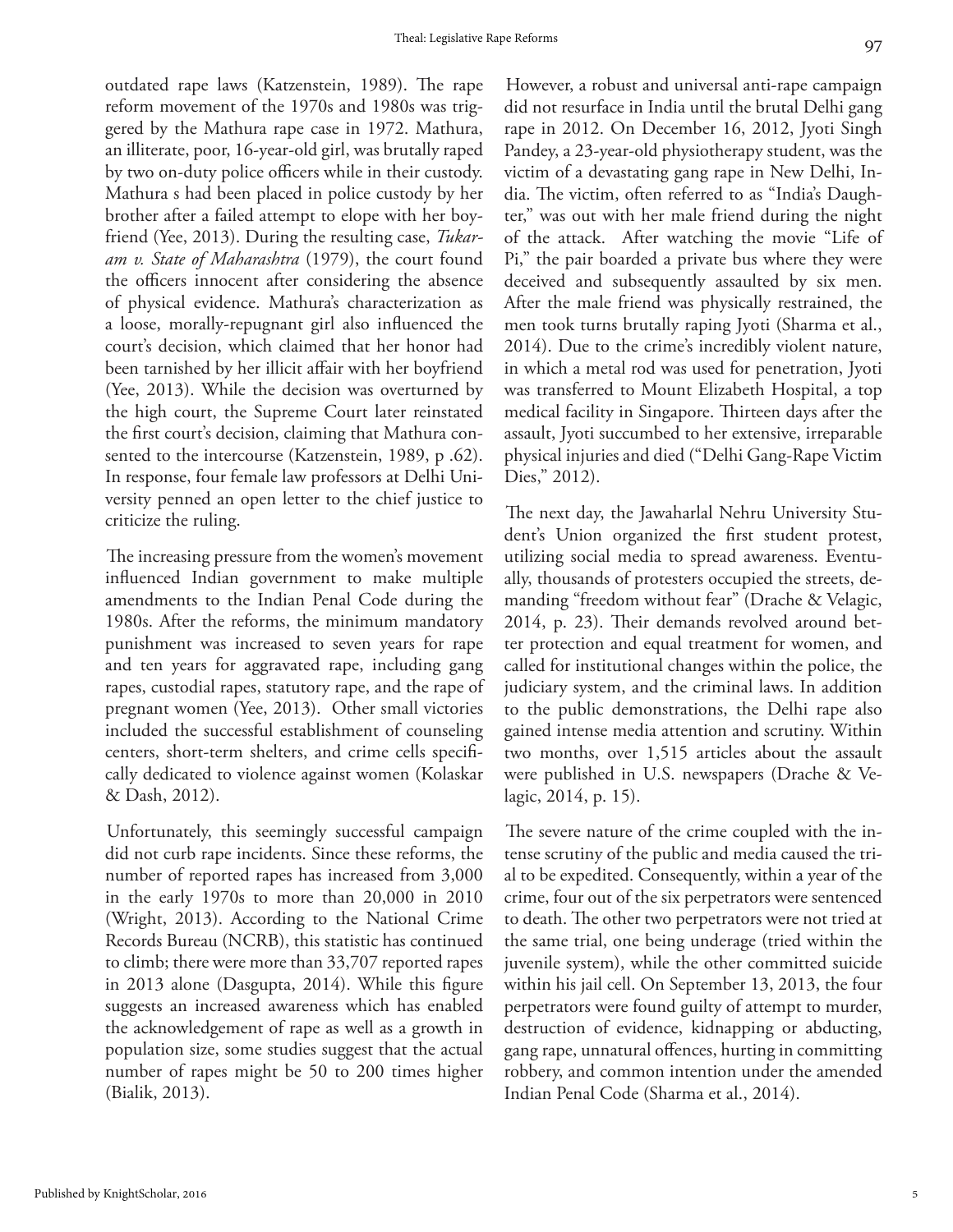The manner in which the Delhi gang rape trial proceeded is not representative of the majority of rape cases in India, however. In fact, it is argued by many that the Delhi rape was sensationalized, serving as nationalist propaganda. Jyoti, as an educated young girl from a poor family, represented the changing economic climb in India, where caste is not a binding structure. Conversely, her attackers were part of the large population of migrants seeking jobs in large cities. Their reprehensible actions were used as examples by nationalist, right-wing politicians seeking to purify India of low-caste, "backwards" migrant workers (Roychowdhury, 2013).

Quick verdicts such as the ones demonstrated in the Delhi case are extremely rare, due to the slow and overburdened nature of the Indian judicial system. A recent *Times of India* article cited that over 31million cases are awaiting trial in the Indian judiciary system (Sinha, 2014). This backlog is especially apparent concerning rape and sexual assault cases. According to India's law minister, Ashwani Kumar, an estimated 24,000 rape cases are awaiting trial within the judicial system (Bagri, 2013). In addition, cases involving minorities, especially Dalits, are frequently overlooked or ignored. On June 28, 2012, a 15-year-old girl from a rural village was abducted by four men, tied up, and repeatedly raped. However, a year and a half later there still had been no justice on her behalf (Bagri, 2013).

In addition to the introduction of a fast track system, the Indian government commissioned a small task force and charged it with investigating the severe problem of rape in India. The task force was named the Verma Committee. Its goal was to outline potential legal reforms that would aim at diminishing rape, increase rape convictions, and, overall, thoroughly protect Indian women from violence. The Verma Committee members were as follows: a former judge of the High Court, a former Solicitor General, and the committee head, Justice J.S. Verma, former Chief Justice of the Supreme Court (*Justice Verma Committee Report Summary*, 2015). Within a month, the committee released a comprehensive, 630-page report, which recommended reforms to the rape laws, sexual harassment laws, trafficking laws, and gender education in schools (*Justice Verma Committee Report Summary*, 2015).

Considering the recommendations of the Verma Report, the Indian government introduced the Criminal Law (Amendment) Bill in March, 2013, which was later signed by President Pranab Muherjee on April 2, 2013 (Drache & Velagic, 2014, p. 30). The bill included many of the committee's recommendations, including a broader redefinition of rape. According to the original Indian Penal Code of 1860, the definition of rape was limited to "penile penetration into the vagina" (Drache & Velagic, 2014, p. 30). Since the amendment, the definition of rape has been expanded to include penetration of the anus, vagina, or mouth, and penetration by a foreign object. The bill introduced police reforms, including a mandate to report all rapes and sexual assaults, and healthcare facilities are now required to provide free and immediate care to sexual assault or acid attack victims (Nundy, 2013).

However, the bill differed from the Verma report in a few, significant ways. First, the new amendment remained silent on the issue of marital rape. The Verma Committee, when arguing for its criminalization, disagreed with the notion that marriage establishes irrevocable consent between partners. However, because marriage is viewed as private within Indian culture, sacred and removed from government intervention, marital rape remained immune. In addition, contrary to recommendations, the Criminal Law (Amendment) Bill also introduced the possibility of the death penalty for rapes that result in death or a persistent vegetative state. The committee reasoned against the death penalty due to the strongly supported belief that it fails to deter serious crimes, including rape. Similarly, the committee recommended against the use of chemical castration, a recommendation which is currently being debated within the Indian Parliament. The committee argued that forced castration is unsuccessful because it "fails to treat the social foundations of rape which is about power and sexually deviant behaviour" (Verma, Seth, & Subramanium, 2013, p. 253).

The issue over the degrading and controversial twofinger test was also briefly explored in the Verma Committee report. According to the Verma Committee:

> It is crucial to underscore that the size of the vaginal introitus has no bearing on a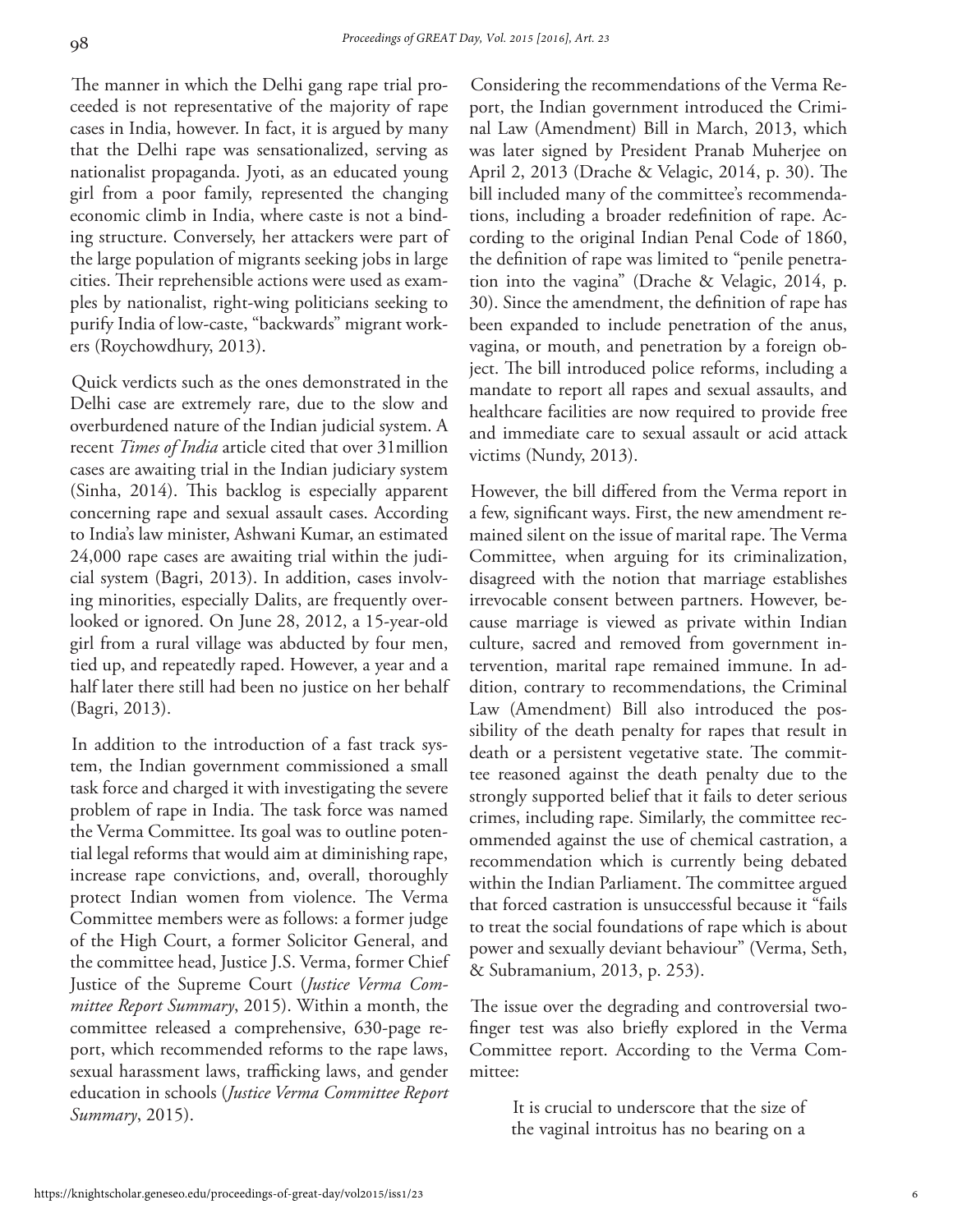case of sexual assault, and therefore a test to ascertain the laxity of the vaginal muscles which is commonly referred to as the two-finger test must not be conducted. On the basis of this test observations/ conclusions such as "habituated to sexual intercourse" should not be made and this is forbidden by law. (Verma, Seth, & Subramanium, 2013, p. 275)

Regardless of protest, the two-finger test remains a legal practice in India, leaving many women susceptible to re-victimization during the treatment and evidence gathering processes ("Degrading 'Test' for Rape," 2010).

While the Indian government has adopted numerous amendments in order to address systematic sexual violence against women, it has been largely unsuccessful at actually decreasing rates of sexual violence. Conviction rates for rapes in India remain extremely low. In 1974, the conviction rate was 39%, with 996 rape cases leading to convictions; comparatively, in 2011, only 26% of the reported rape cases ended in conviction of the perpetrator (Wright, 2013). The conviction rate continued to decrease, with only 24% of the 24,923 cases leading to convictions in 2012 (Bagchi, 2014). The success of the most recent reforms cannot be determined because the conviction rates have not been published by the NCRB. However, the number of reported rapes continues to increase, demonstrating the reforms' inability to reduce instances of sexual violence.

Police apathy is cited as a main institutional obstacle that rape victims face in seeking justice (Harris, 2013). Within major cities, a large portion of the police force is recruited from the neighboring rural areas. Consequently, these police officers retain their traditional, and oftentimes primitive views which inevitably result in victim blaming (Harris, 2013). As an example, in Haryana, a senior officer blamed the increase of rapes on easily persuaded girls and Western styled clothing (Denver, 2013). Additionally, many police officers prioritize the victim's honor over pleas of justice. Thus, to salvage a rape victim's tarnished honor, many police officers encourage victims to marry their rapist (Harris, 2013). Moreover, like many Indians, police officers frequently ignore violence between spouses, due to the private nature of the crime. Consequently, many police officers do not file the appropriate paperwork needed to report the crime, further exacerbating the issue of underreporting (Human Rights Watch, 2009).

Panchayats, the unconstitutional tribal courts in rural areas of India, are viewed by many as their only source for justice. This is due to the inefficient workings of the Indian judiciary, namely the high costs associated with filing a formal complaint and the inaccessibility of formal courts to the countryside (Chaudhuri & Rajan, 2004). The existence of panchayats in rural India also limits the ability of Indian law to prosecute and convict rapists. Their deeply entrenched values of honor and male superiority disproportionately condemn women to cruel and unusual punishments. These punishments often include instances of sexual violence. This was demonstrated on January 21, 2014, when a young woman was sentenced to be gang raped by eleven men due to her illicit company with a Muslim man (Bagchi, 2014).

In the U.S. it is estimated that one in four women experience some form of physical or sexual abuse during their lifetime (The White House Council on Women and Girls & the Office of the Vice President, 2014). Additionally, in regards to sexual violence, 70% of all murders related to intimate partner violence are committed against women (The White House Council on Women and Girls & the Office of the Vice President, 2014). The U.S. is among the world's largest economies, and it is a predominantly caucasian, westernized society. Similar to India, the U.S. gained its independence from Britain. This fact suggests that the U.S.' government, culture, and laws were significantly influenced by the British, and sheds light on the concept of women as property. Chief Justice Sir Matthew Hale, a respected judge in Britain during the 1600s, was a major proponent of this idea. Accordingly, Hale delivered many judgements and cautions against supposed female rape victims. He espoused the notion that "rape is an accusation easily to be made, hard to be proved, and harder to be defended by the party accused, tho' never so innocent" (McGlynn & Munro, 2010). Concerning marriage, Hale decreed that wives could not be raped on account of their binding consent given in matrimony (Caringella, 2009).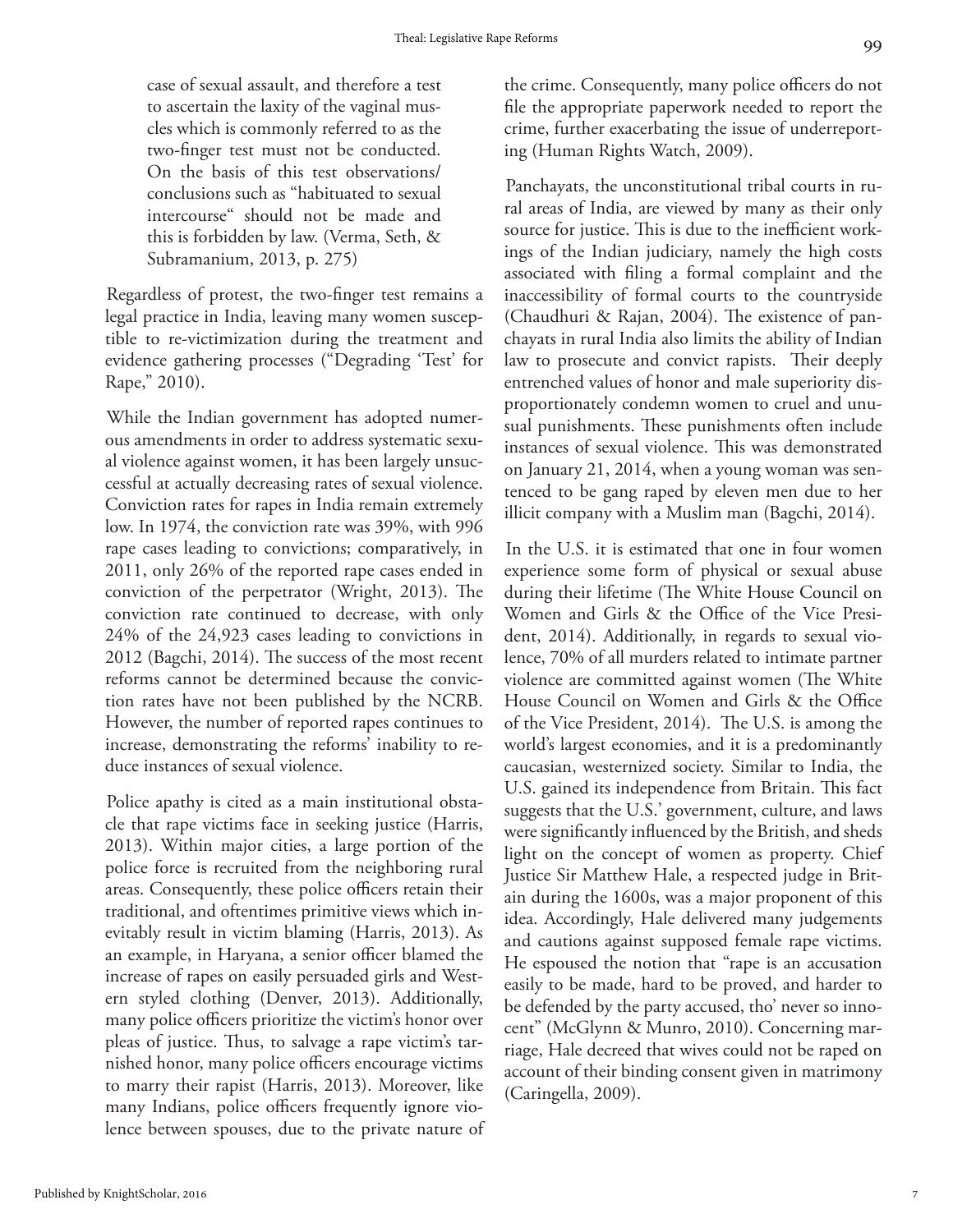In response to the growing number of rape cases in the U.S., a movement focused on women's rights began to form in the 1960s and 1970s, about a decade earlier than the movement in India. This social movement focused on rape prevention, legislative reform and victim support (Hodgson & Kelley, 2002). Prior to legislative reform, the anti-rape movement focused on the establishment of rape crisis centers that provide victim support along with d community education programs that primarily dealt with gender and sexuality. Additionally, similar to the reform movement in India, the legal code in the U.S. underwent significant reform. However, most of the reforms occurred at the state level and resulted in differentiation. In 1974, Michigan was the first state to adopt substantial changes to its penal code, motivated by the 56% increase of rapes in Michigan between 1969 and 1975 (Hodgson & Kelley, 2002). Consequently, many states based their laws on the Michigan model, which was arguably the most progressive (Caringella, 2009).

The reforms in Michigan were outlined in the Criminal Sexual Conduct Code, 1974, which introduced the model of graduation, and outlined varying degrees of criminal sexual conduct. Within the Michigan Penal Code, rape is categorized under four different degrees, including three felony categories and one misdemeanor category (Hodgson & Kelley, 2002). Additionally, the Michigan reforms prohibit the introduction of a victim's past sexual conduct, and this prohibition is often termed "shield laws" (Caringella, 2009). The inclusion of a victim's past sexual conduct was a tactic utilized by the defense with the intention of demonstrate the victim's promiscuity and, ultimately, fault for the sexual assault. However, after the introduction of this reform, the trial was mandated to focus solely on the specific assault in contention (Caringella, 2009).

Another reform included the removal of corroboration and resistance requirements. Historically, instances of sexual violence were the only serious crimes that dealt with legal corroboration requirements because of the prevalent rape myths claiming that women falsify rape reports. The criminalization of marital rape was also introduced in Michigan, in direct opposition to Hale's dated arguments. While marital rape was the most controversial reform, by 1993, all 50 states adopted this reform (Caringella,

2009). Additional reforms extended protection to previously unrepresented groups, such as male victims. These kinds of reforms were reflected in the use of sex-neutral terminology as it pertained to sexual crimes. Additionally, the biased requirement that victims take a polygraph test was removed. This reform confirmed the shift away from victim doubting by focusing instead on the motivations and actions of the defendant.

While the rape reforms of the 1970s and 1980s were successful in increasing victims' protections and legitimacy, they had little effect on the cultural perceptions of rape. In order to address this gap, President Clinton ratified the Violence against Women Act (VAWA) on September 13, 1994. This bill, originally introduced in 1990 by then-Senator Joe Biden, attempted to introduce legal and institutional changes concerning the prevention and response to sexual violence (Caringella, 2009). Included within the bill was a provision that automatically doubled sentences for repeat offenders in federal cases. Additionally, the shield laws that protect victims' past sexual histories were introduced into the federal jurisdiction. Infrastructural and institutional reforms included the ratification of VAWA, which authorized the distribution of large funds to increase public safety. These funds are continuously granted to various organizations, including the Department of Transportation in order to improve lighting, camera surveillance, and telecommunications. In addition, the allotted funds for institutional reforms were intended to improve enforcement of the rape laws. Under the auspices of the second chapter, large sums of money are granted to police agencies as a way of ensuring staff workers are developed, trained, and sensitized appropriately (Caringella, 2009).

After the rape reforms were introduced, many studies were conducted to measure their effectiveness in protecting the victim and in punishing the perpetrator. While the results are varied, it is clear that the reforms were mainly unsuccessful (Caringella, 2009). Numerous studies, regarding corroboration requirements, have shown that while corroboratory evidence requirements are *de jure* prohibited, they are still *de facto* required for prosecutors to try the case and for juries to convict. This idea was echoed by an Atlanta lawyer: "'You still win or lose on your corroboration'" (as cited in Caringella, 2009, p. 30).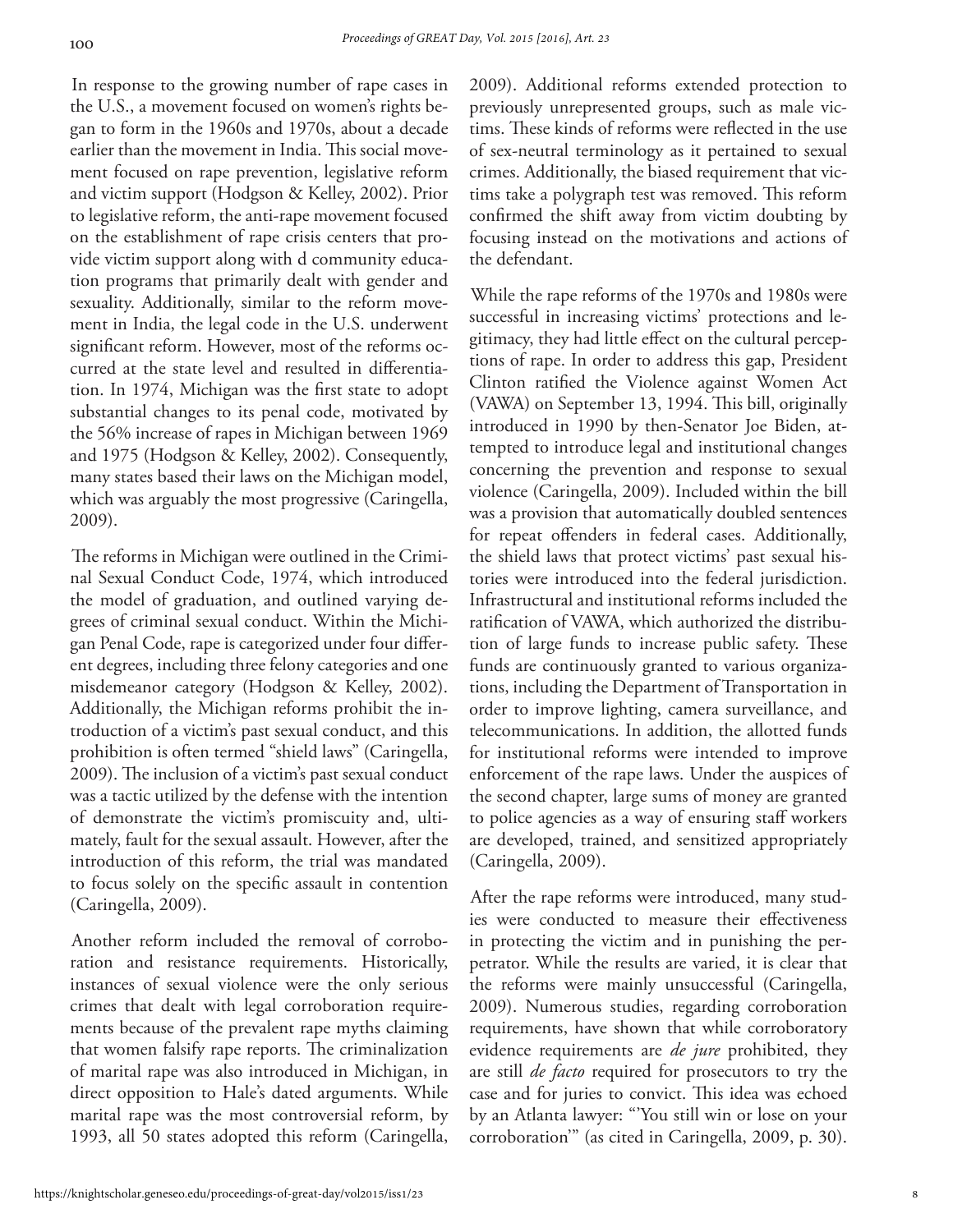Various studies demonstrate that shield laws are often ignored by both officials and lawyers during trial, especially in cases where the victim has admitted to previous sexual contact with the defendant. Spohn and Horney's (1992) investigation found that of the numerous officials they interviewed, most agreed that previous sexual encounters have a 50% chance of being introduced as evidence (Caringella, 2009). Numerous studies also prove that conviction rates have not increased due to legislative reform, although there has been a slight increase in arrest rates (Caringella, 2009). However, these same studies concluded that the rate at which police officers declared rapes unfounded remained the same (Caringella, 2009).

Many researchers argue that these mixed results stem from the excessive discretion allowed to the executive and judicial branches. Police officers are afforded personal discretion to decide whether a criminal claim is founded or unfounded. Prosecutors are also afforded similar discretion, granting them the authority to decide whether or not to try cases in court. This discretion becomes problematic when police officers and prosecutors internalize the various patriarchal rape myths which can produce bias against the victim (Caringella, 2009). One of the most frequently cited rape myths used to excuse or minimize rape is the notion that women who experienced sexual violence were "asking for it," due to their provocative clothing or behavior (Shaw & Lee, 2008). Many others claim that feminists exaggerate the actual number of rapes that occur; this notion is often accompanied by the belief that women frequently falsify rape reports. According to this belief, women tend to falsely accuse men in order to preserve their reputation or to take revenge. However, according to statistics collected by the Federal Bureau of Investigation, only 3% of rape allegations are false, matching the rates of other serious crimes (Levit & Verchick, 2006).

The failures of the legal reforms in both India and the U.S. demonstrate the law's limited ability to enact social change. While progressive laws have the potential to serve as models, they are ineffective without executive and judicial support. Accordingly, in order for laws to serve their intended purpose, the U.S. and Indian governments must increase the accountability of police officers and judicial officials. In addition, in order to facilitate social change, governments should incorporate gender issues into mainstream education. If taught about gender issues at young ages, girls would realize their potential and recognize their worth, and boys would learn to view their female classmates as equals (Winthrop, 2013).

Supporting social grassroots movements is another way in which governments can promote progressive, cultural change. Currently, the campaign "#VogueEmpower" is attempting to promote awareness of gender inequality in India. This campaign has gained a lot of media attention as it features famous celebrities in short films which revolve around gender issues. One of their films, "#StartWithTheBoys," depicts the negative social consequences of boys suppressing their emotions and advocates for the redefinition of gender roles (Thacker, 2015). Take Back the Night, an international advocacy movement, has become especially prevalent on college campuses; it encompasses events, vigils and marches designed to bring awareness to victims of sexual assault and rape. *Priya's Shakti*, a comic book that features a crimefighting, tiger-riding woman, is another creative and successful social movement that advocates for the elimination of sexual violence. This comic, created by Ram Devineni, depicts a strong, courageous rape victim who works tirelessly to defend others from rape (Chatterjee, 2014). Governments can provide funds to promote the expansion of these organizations and endeavors. Governments can also create their own campaigns, which can potentially resemble the recent U.S. campaign, "It's On Us." This movement, recently announced by President Obama, encourages everyone to sign a pledge that vows to work towards ending sexual assault on college campuses (Somanader, 2014).

Both India and the U.S. have demonstrated their desire to decrease rates of sexual violence, and promote gender equality by enacting legislative changes. However, it is clear that legislation can be inhibited by the entrenched cultural norms of a society. Thus, while reforming laws constitutes as the first, necessary step to ending rape and sexual violence, a broader, more progressive shift must occur in societal gender norms, beliefs, and ideas in order to completely eradicate sexual violence.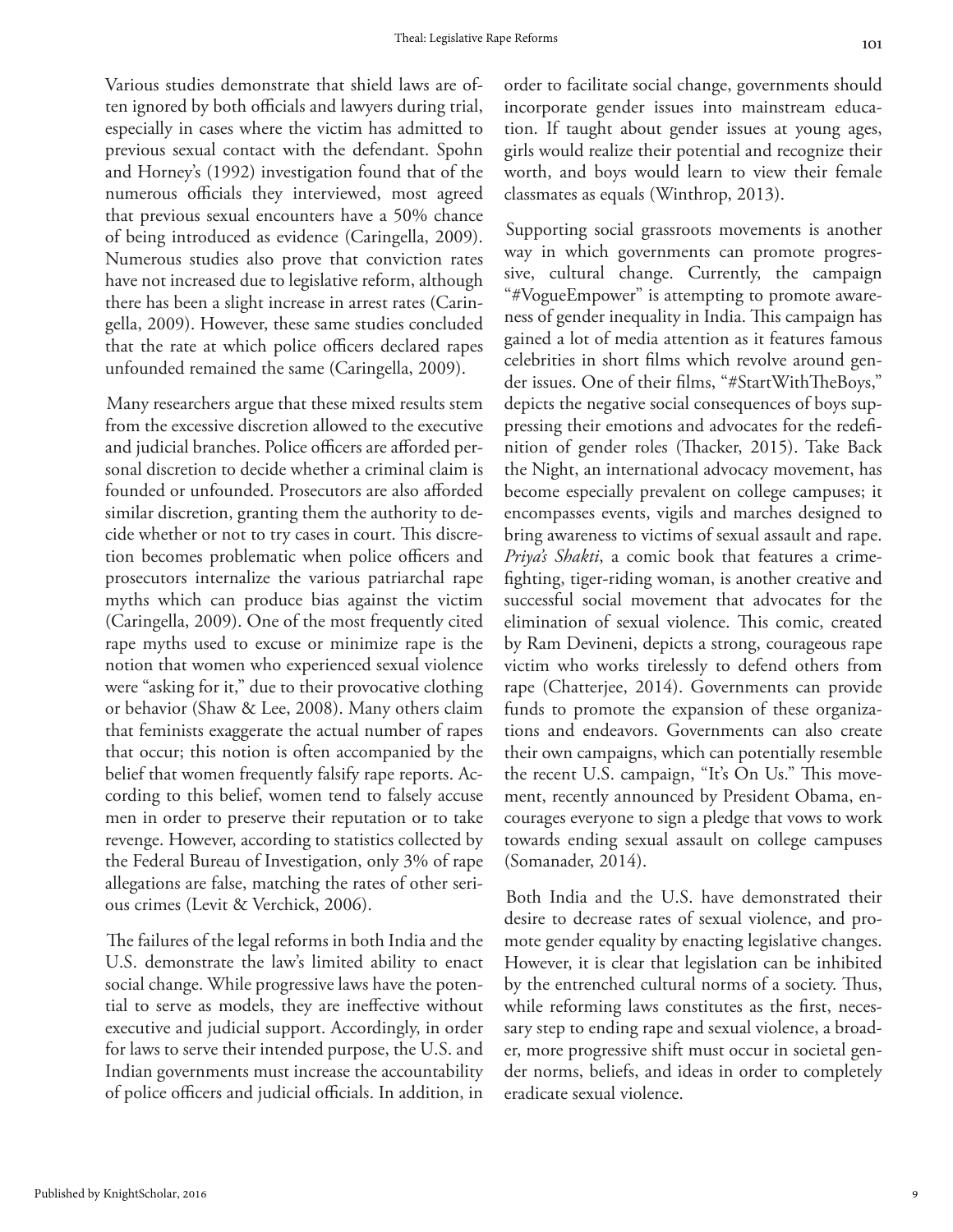### **References**

109A U.S.C. § 2241 (2013).

- Annavarapu, S. (2013). Hetero-normativity and rape: Mapping the construction of gender and sexuality in the rape legislations in India. *The International Journal of Criminal Justice Science, 8*(2), 248-264.
- Bagchi, I. (2014). The struggle for women's empowerment in India. *Current History, 113*(762), 144-146, 148-149.
- Bagri, N. T. (2013). Where is India's feminist movement headed? *The New York Times*. Retrieved from http://nyti.ms/1ggr0TJ
- Bhowmick, N. (2013, November 8). Why rape seems worse in India than everywhere else (but actually isn't). *Time*. Retrieved from http:// ti.me/HKE9Ik
- Bialik, C. (2013, August 31). Statistics shine little light on rape rates. *The Wall Street Journal*. Retrieved from http://on.wsj.com/17tytNr
- Bridges, A. J., Wosnitzer, R., Scharrer, E., Sun, C., & Liberman, R. (2010). Aggression and sexual behavior in best-selling pornography videos: A content analysis update. *Violence Against Women, 16*(10), 1065-1085. doi:10.1177/1077801210382866
- Burke, J. (2013, September 10). Delhi rape: How India's other half lives. *The Guardian*. Retrieved from http://gu.com/p/3g3ba/stw
- Calman, L. J. (1989). Women and movement politics in India. *Asian Survey, 29*(10), 940-958.
- Caringella, S. (2009). *Addressing rape reform in law and practice*. New York, NY: Columbia University Press.
- Chatterjee, R. (2014, December 16). India's new comic book hero fights rape, rides on the back of a tiger. *NPR*. Retrieved from http://n. pr/1ACxbKt
- Chaudhuri, M., & Rajan, R. S. (Eds.). (2004). *Feminism in India*. New York, NY: Zed Books Ltd.
- Central Intelligence Agency. (2015a). India. In *The World Factbook*. Retrieved from https://www.cia. gov/library/publications/the-world-factbook/ geos/in.html
- Central Intelligence Agency. (2015b). United States. In *The World Factbook*. Retrieved from https:// www.cia.gov/library/publications/the-worldfactbook/geos/us.html
- Das, S., Jain-Chandra, S., Kochhar, K., & Kumar, N. (2015). *Women workers in India: Why so few among so many?* (Working Paper No., 15/55). Tokyo, Japan: International Monetary Fund, Asia and Pacific Department. Retrieved from https://www.imf.org/external/pubs/ft/wp/2015/ wp1555.pdf
- Dasgupta, K. (2014, December 10). How can India end this tide of violence against women? *The Guardian*. Retrieved from http://gu.com/ p/442xj/stw
- Degrading "test" for rape, India. (2010). *Reproductive Health Matters, 18*(36), 226.
- Delhi gang-rape victim dies in hospital in Singapore. (2012, December 29). *BBC News*. Retrieved from http://www.bbc.com/news/ world-asia-india-20860569
- Denyer, S. (2013, January 8). In rural India, rapes are common, but justice for victims is not. *The Washington Post*. Retrieved from https:// www.washingtonpost.com/world/asia\_pacific/ in-rural-india-rapes-are-common-but-justicefor-victims-is-not/2013/01/08/c13546b4-58d6- 11e2-88d0-c4cf65c3ad15\_story.html
- Department of Economic and Social Affairs. (2010). *The world's women 2010: Trends and statistics*. Retrieved from http://unstats.un.org/ unsd/demographic/products/worldswomen/ WW\_full%20report\_BW.pdf
- Drache, D., & Velagic, J. (2014). Sexual violence journalism in four leading English language Indian publications before and after the Delhi rape. *Journal of Research in Gender Studies, 4*(2), 11-38.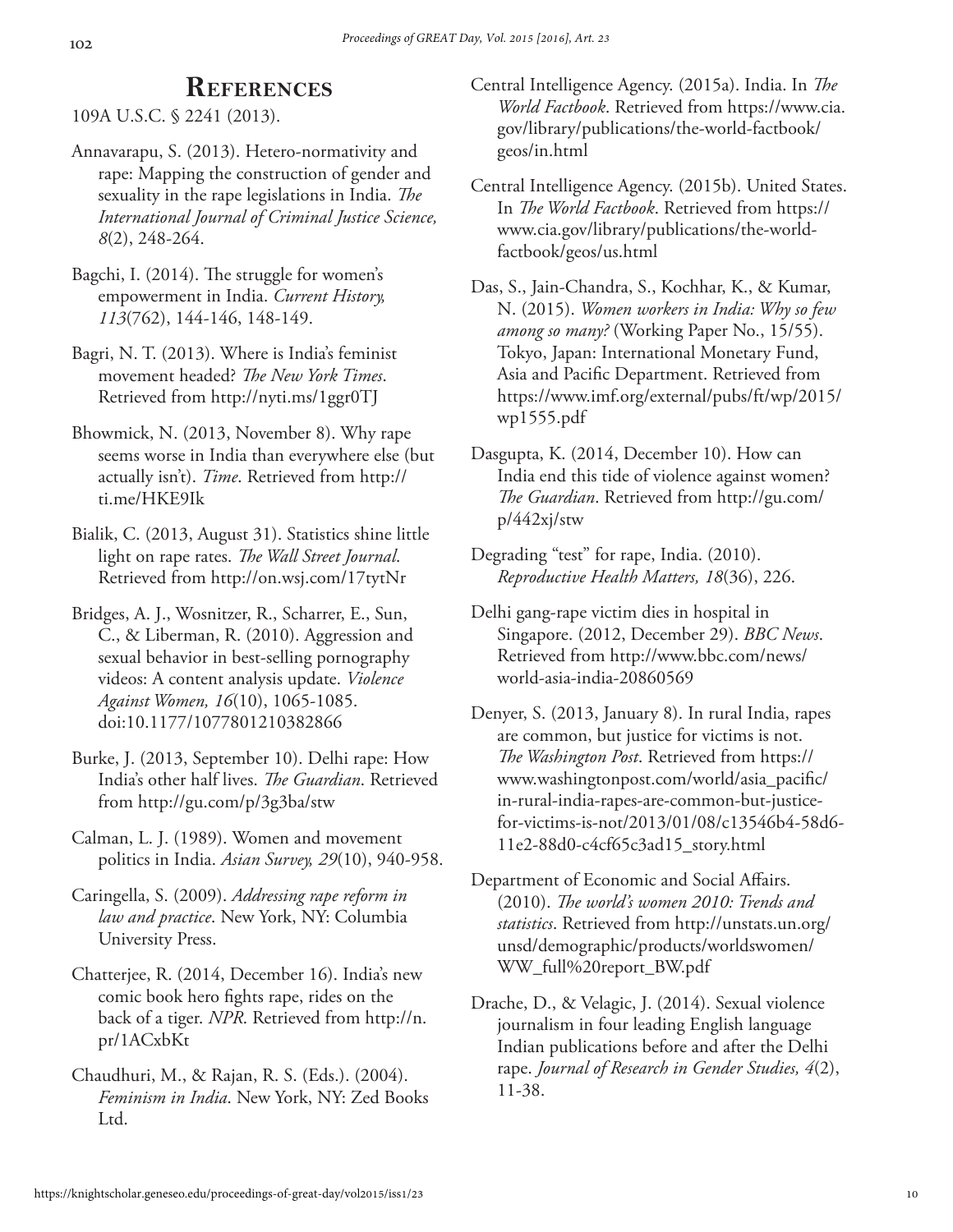- Dutta, D., & Sircar, O. (2013). India's winter of discontent: Some feminist dilemmas in the wake of a rape. *Feminist Studies, 39*(1), 293-306.
- Fed up with additional dowry demands, woman drowns daughters, self. (2014, December 5). *The Times of India*. Retrieved from http://toi.in/ WhQRSY
- Gangoli, G. (2007). *Indian feminisms: Law, patriarchies and violence in India*. Burlington, VT: Ashgate Publishing Company.
- Gaynair, G. (2011, November 1). ICRW survey reveals contradictions in Indian men's views on gender equality. *International Center for Research on Women*. Retrieved from http://www.icrw. org/media/news/gender-equality-indian-mensattitudes-complex
- Guha, P., Kara, M., Shyam, S., Dogra, N., Mahajan, V., Dube, L., … Mazumdar, V. (1974). *Towards equality: Report on the committee on the status of women in India.* New Delhi, India: Government on India, Ministry of Education & Social Welfare.
- Harris, G. (2013, January 12). For rape victims in India, police are often part of the problem. *The New York Times*. Retrieved from http://nyti.ms/ ViOJeW
- Hodgson, J. F., & Kelley, D. S. (Eds.). (2002). *Sexual violence: Policies, practices, and challenges in the United States and Canada*. Westport, CT: Greenwood Publishing Group.
- Human Rights Watch. (2009, August 4). *Broken system: Dysfunction, abuse, and impunity in the Indian police*. Retrieved from https://shar. es/1YLI9K
- Inter-Parliamentary Union. (2015, February 1). *Women in national parliaments* [Data set]. Retrieved from http://www.ipu.org/wmn-e/ world.htm
- Jain, J. (2011). *Indigenous roots of feminism: Culture, subjectivity and agency.* Thousand Oaks, CA: SAGE Publications.
- *Justice Verma committee report summary*. (n.d.). Retrieved from http://www.prsindia.org/ parliamenttrack/report-summaries/justiceverma-committee-report-summary-2628/
- Katzenstein, M. F. (1989). Organizing against violence: Strategies of the Indian women's movement. *Pacific Affairs, 62*(1), 53-71.
- Kolaskar, A. S., & Dash, M. (2012). *Women and society: The road to change*. New Delhi, India: Oxford University Press.
- Koss, M. P. (1993). Rape: Scope, impact, interventions, and public policy responses. *American Psychologist, 48*(10), 1062-1069. doi:10.1037/0003-066X.48.10.1062
- Kristof, N., & WuDunn, S. (2009). *Half the sky: Turning oppression into opportunity for women worldwide*. New York, NY: Alfred A. Knopf.
- Lama, P. (2014). Women empowerment in India: Issues and challenges. *International Journal of Multidisciplinary Approach & Studies, 1*(6), 387- 399.
- Lauzen, M. M., & Dozier, D. M. (2005). Maintaining the double standard: Portrayals of age and gender in popular films. *Sex Roles, 52*(7/8), 437-446. doi:10.1007/s11199-005- 3710-1
- Levit, N., & Verchick, R. R. M. (2006). *Feminist legal theory: A primer*. New York, NY: New York University Press.
- London School of Hygiene & Tropical Health. (2013, June 20). Violence against women a global health problem of epidemic proportions. *London School of Hygiene & Tropical Medicine*. Retrieved from http://www.lshtm.ac.uk/ newsevents/news/2013/gender\_violence\_report. html
- McGlynn, C., & Munro, V. E. (Eds.). (2010). *Rethinking rape law: International and comparative perspectives*. New York, NY: Glasshouse.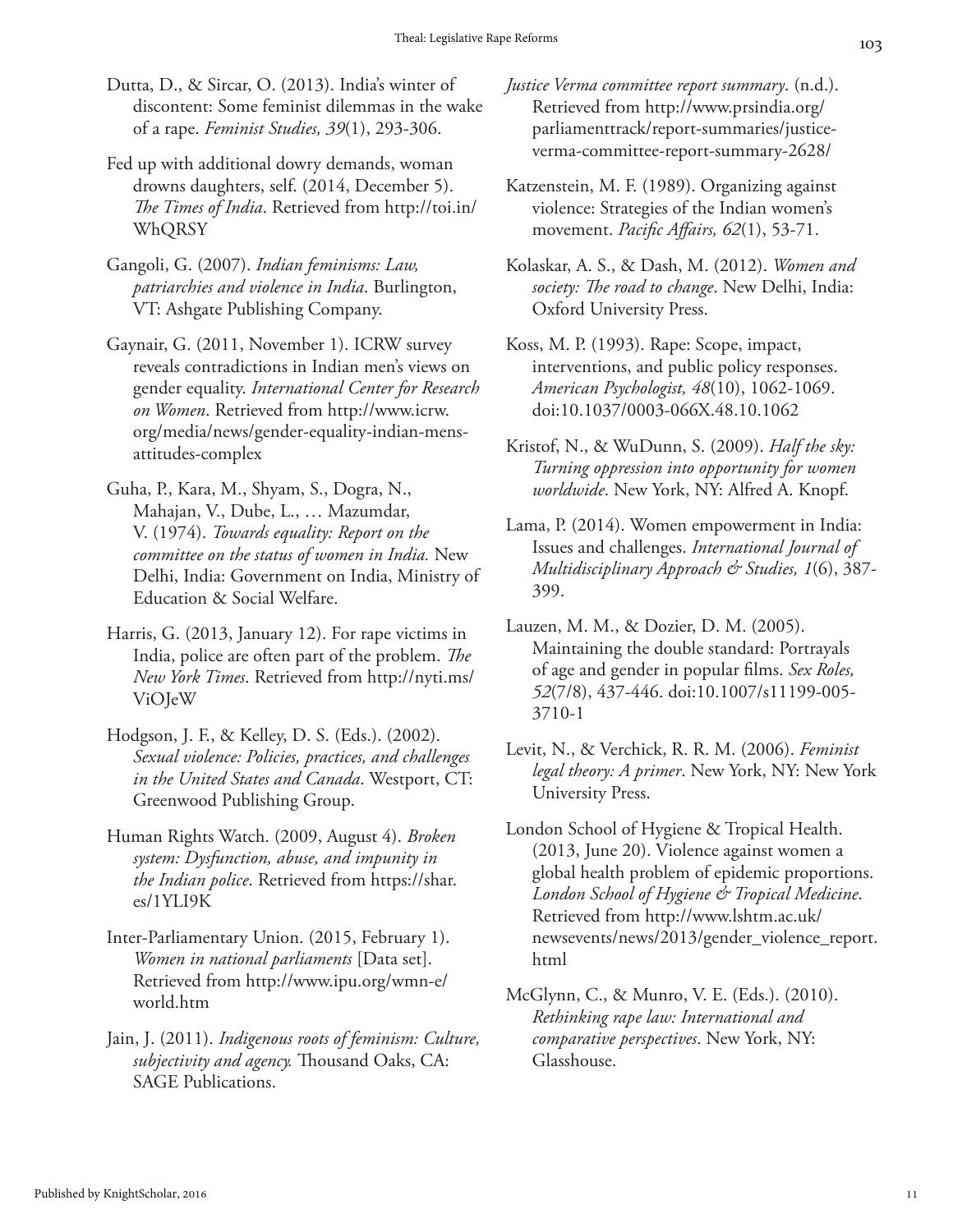- National Science Foundation. (2013). *Demographic characteristics of employed scientists and Engineers, by sex: 2013* [Data file]. Retrieved from http:// www.nsf.gov/statistics/2015/nsf15311/tables/ pdf/tab9-38.pdf
- Nundy, K. (2013, March 28). Explaining India's new anti-rape laws. *BBC News*. Retrieved from http://www.bbc.com/news/world-asiaindia-21950197
- Odem, M. E., & Clay-Warner, J. (Eds.). (1998). *Confronting rape and sexual assault*. Lanham, MD: SR Books.
- Padmaja, S. (2008, May 26). Women take the lead in rural BPOs. *The Times of India*. Retrieved from http://toi.in/ZclS4a
- Phadke, S., Ranade, S., & Khan, S. (2013). Invisible women. *Index on Censorship, 42*(40), 40-45. doi:10.1177/0306422013500738
- Popovic, M. (2011). Pornography use and closeness with others in men. *Archives of Sexual Behavior, 40*(2), 449-456. doi:10.1007/s10508-010- 9648-6
- Renu A. (2014). Discursive and institutional intersections: Women, health and law in modern India. *International Review of Sociology, 24*(3), 488-502. doi:10.1080/03906701.2014. 954327
- Roberts, Y. (2015, February 28). India's daughter: 'I made a film on rape in India. Men's brutal attitudes truly shocked me'. *The Guardian.* Retrieved from http://gu.com/p/467qn/stw
- Roy, S. (2014). New activist subjects: The changing feminist field of Kolkata, India. *Feminist Studies, 40*(3), 628-656, 725-726.
- Roychowdhury, P. (2013). "The Delhi gang rape": The making of international causes. *Feminist Studies, 39*(1), 282-292.
- S. 375, The Indian Penal Code, 1860.
- Savage, C. (2012, January 6). U.S. to expand its definition of rape in statistics. *The New York Times*. Retrieved from http://nyti. ms/25K1WOZ
- Sen, A. (2013, October 10). India's women: The mixed truth. *The New York Review of Books*. Retrieved from http://www.nybooks.com/ articles/2013/10/10/indias-women-mixed-truth/
- Sharma, R.R., Pardasani, R., & Nandram, S. (2014). The problem of rape in India: A multidimensional analysis. *International Journal of Managing Projects in Business, 7*(3), 362-379. doi:10.1108/IJMPB-10-2013-0061
- Shaw, S. M., & Lee, J. (Eds.). (2008). *Women's voices, feminist visions: Classic and contemporary readings* (4th ed.). Mountain View, CA: McGraw-Hill Higher Education.
- Sinha, K. (2014, April 7). British court slams Indian judiciary's slow pace. *The Times of India*. Retrieved from http://toi.in/79KDqa
- Sirnate, V. (2014, February 1). Good laws, bad implementation. *The Hindu*. Retrieved from http://www.thehindu.com/opinion/lead/ article5639799.ece
- Smith, S., & Cook, C. A. (2008). Gender stereotypes: An analysis of popular films and TV. *The Geena Davis Institute on Gender in Media*. Retrieved from http://annenberg.usc. edu/pages/~/media/MDSCI/Gender%20 Stereotypes.ashx
- Somanader, T. (2014, September 19). President Obama launches the "It's On Us" campaign to end sexual assault on campus. *The White House.* Retrieved from http://whitehouse.gov/ blog/2014/09/19/president-obama-launches-itsus-campaign-end-sexual-assault-campus
- Subramaniam, M. (2004). The Indian women's movement. *Contemporary Sociology, 33*(6), 635- 639.
- Thacker, P. (2015, March 29). Indian women come together to deliver a powerful message of empowerment and choice. *The New York Times*. Retrieved from http://nytlive.nytimes.com/ womenintheworld/2015/03/29/indian-womencome-together-to-deliver-a-powerful-messageof-empowerment-and-choice/